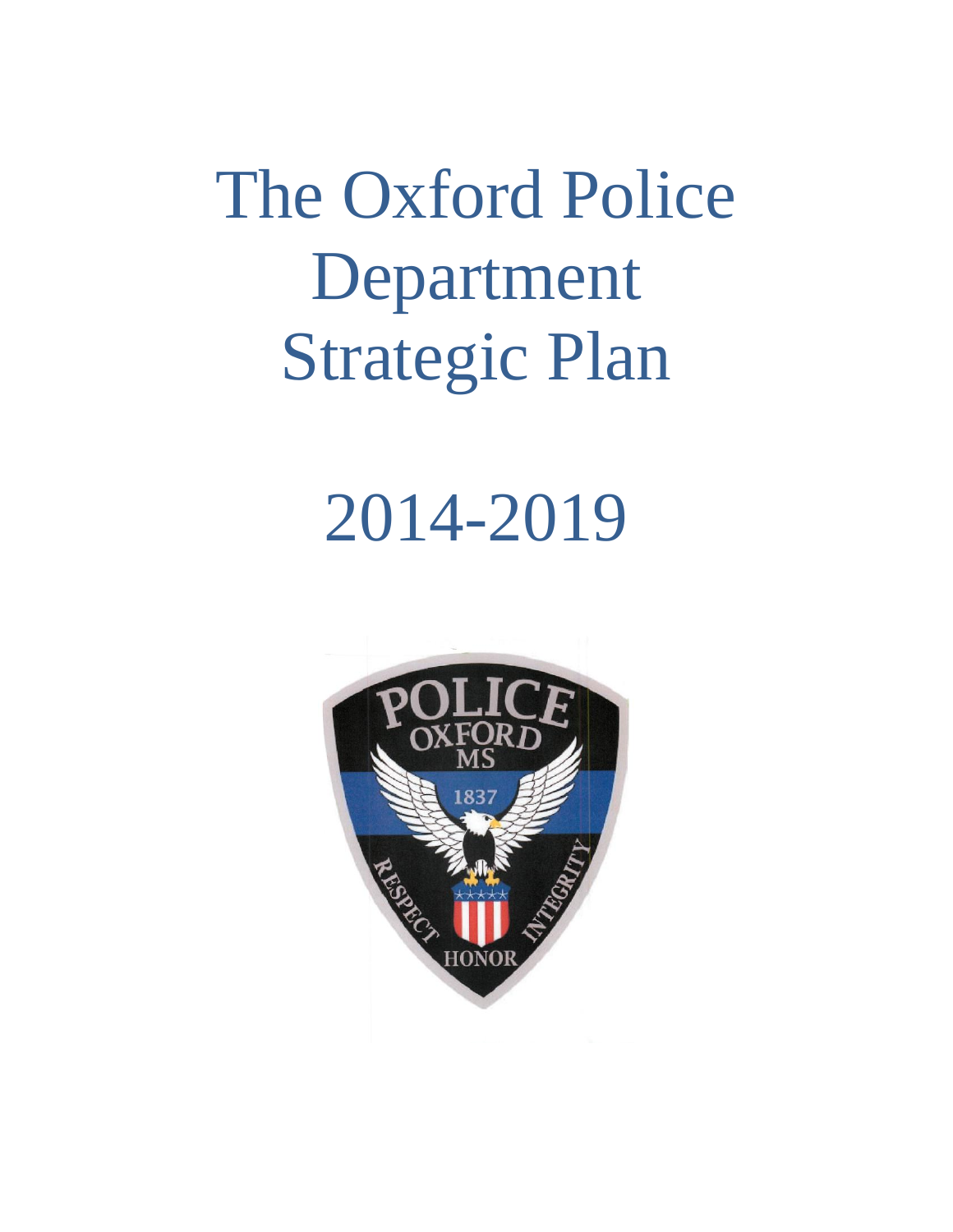# Mission

#### **The Oxford Police Department, in partnership with our community, is dedicated to:**

*Preventing crime Enforcing laws Arresting offenders Resolving community problems Improving the quality of life in Oxford* 

#### **We will identify and prepare resources for successful response to local, regional, and national public safety needs by working to:**

*Identify and leverage new technologies to address emerging issues Update, implement, and train emergency preparedness plans Maintain and develop partnerships to address criminal justice needs*

# Goals

#### **Maximize department effectiveness by targeting the reduction of crime.**

*Focused deployment of resources Target crime analysis strategies toward frequent offenses Resolve chronic nuisances and criminal activity using code enforcement, education, training, community, and economic development tools*

#### **Provide outstanding service to our community.**

*Recruit and retain a highly qualified, diverse workforce Emphasize customer service internally and externally Recognize excellent performance and service Maintain professional standards through training, leadership, and mentoring*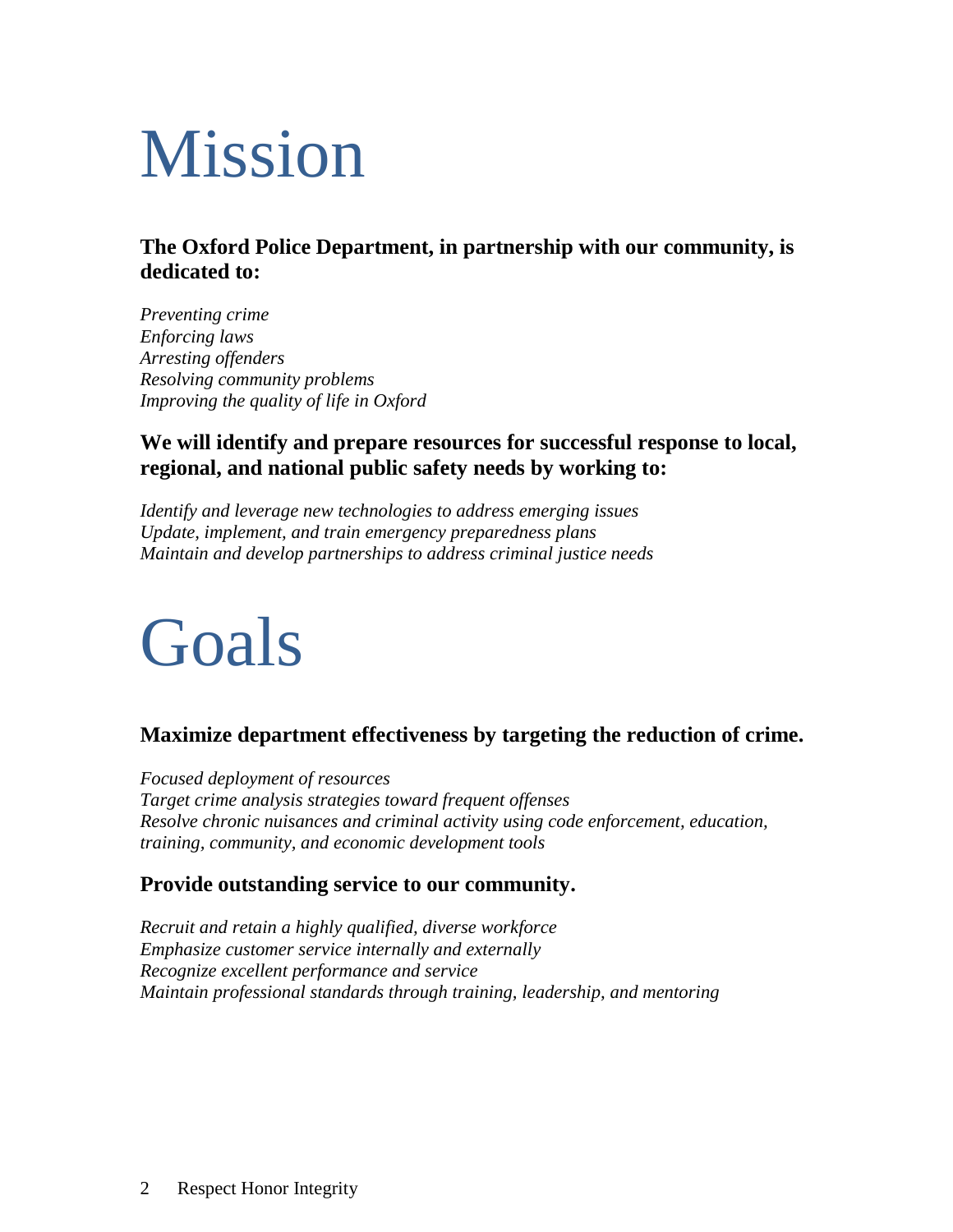## Table of Contents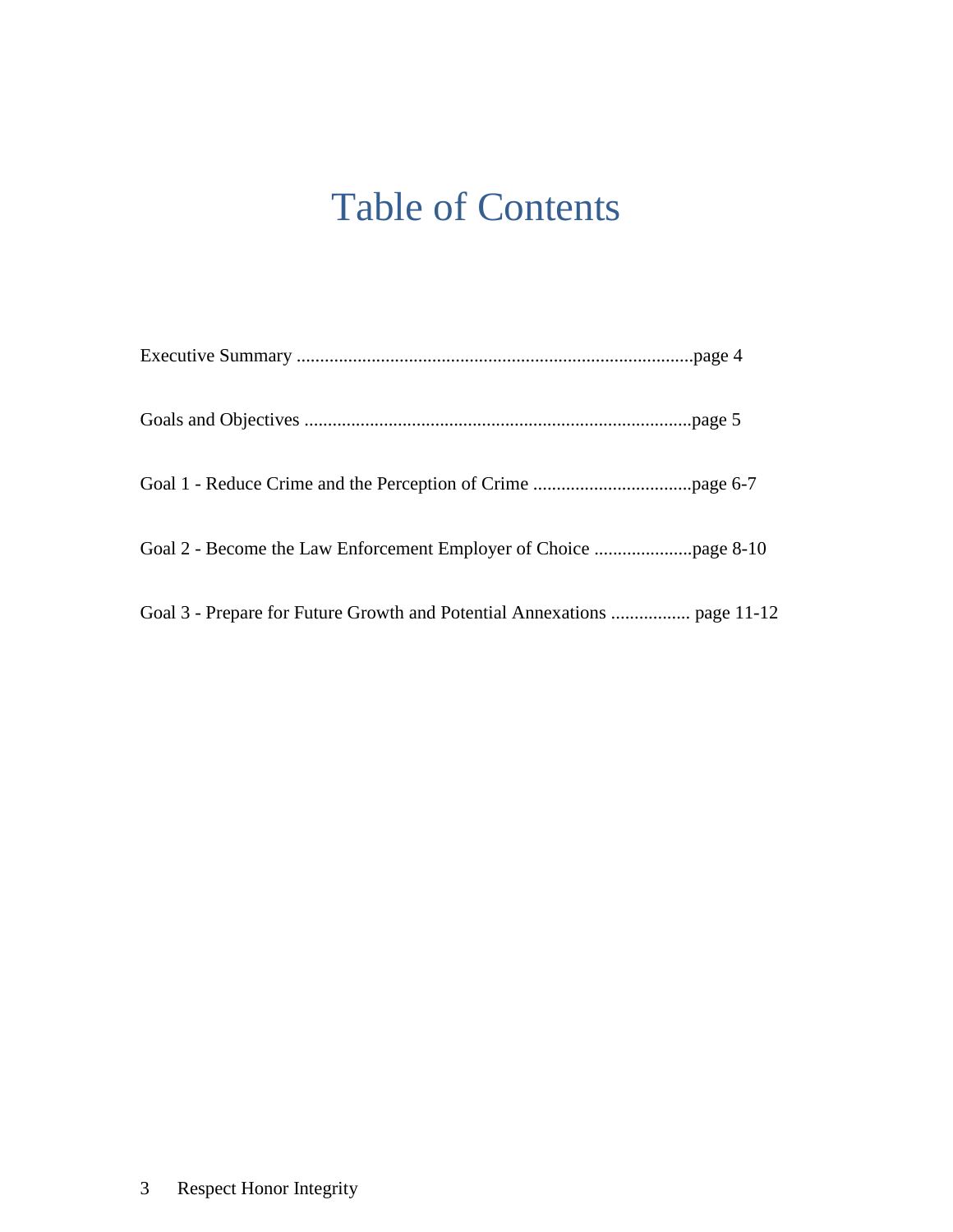## Executive Summary

Over the next five years, the City of Oxford will see many exciting changes, both within the community and within the Oxford Police Department. This Strategic Plan provides an outline of goals, objectives, and strategies to help the Oxford Police Department move forward and meet the needs of our community during the transitional period ahead.

Line-level staff from all divisions helped to compile this working document by advising the Administration on incorporating the various needs of the Department and its members into one cohesive strategy.

This administration focused on maintaining professionalism, increasing levels of service, encouraging teamwork, and preserving a sense of family within the Department; all of this was done in conjunction with addressing the needs of our rapidly changing community.

Three main goals evolved from those discussions. These goals are supported by specific strategies and objectives that will help department divisions meet the goals relating to their area of focus. The Strategic Plan stresses the importance of department-wide cooperation to successfully accomplish each goal, and demonstrates how deeply committed the Oxford Police Department is to its citizens, employees, and to providing a high level of service.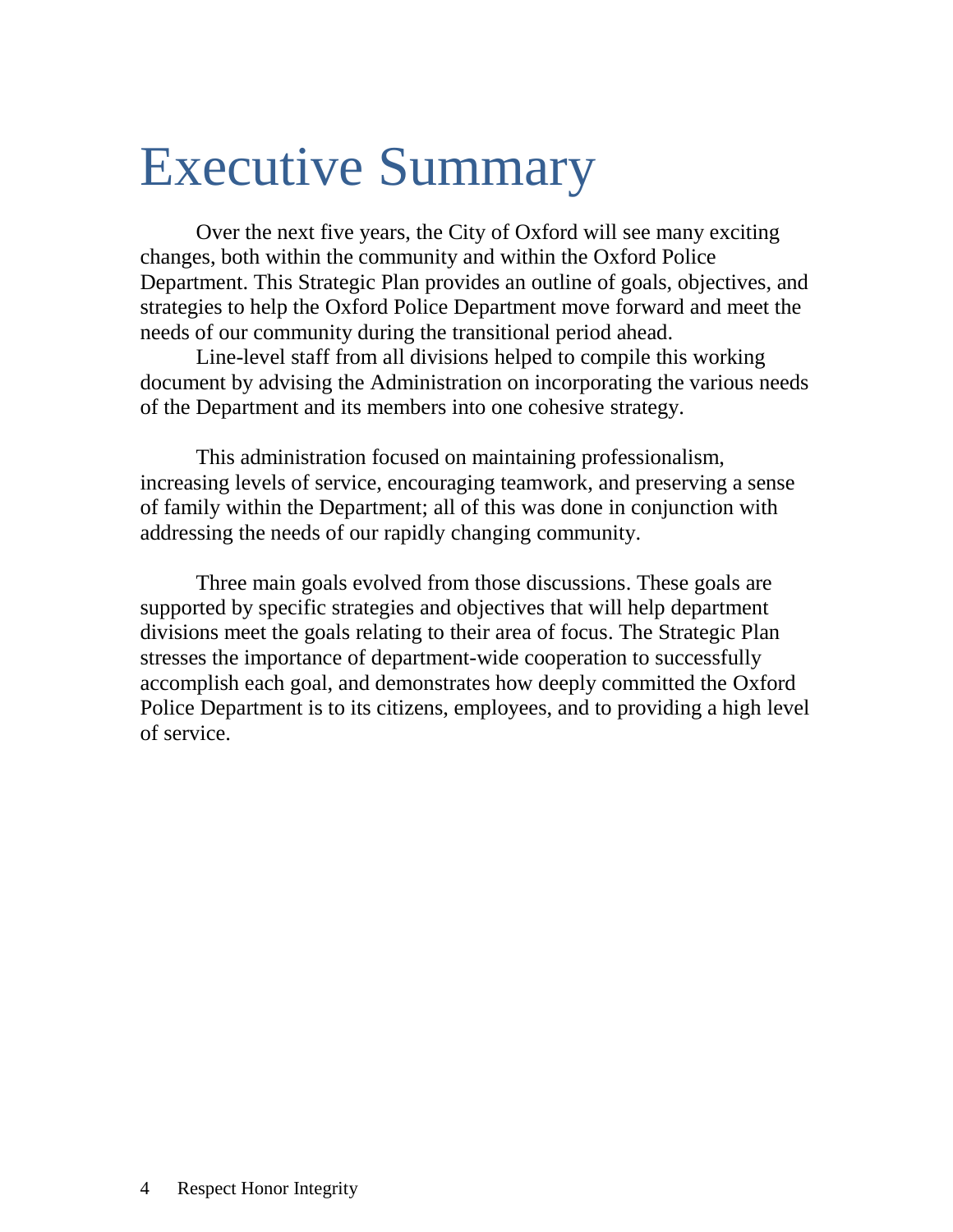## Oxford Police Department Strategic Plan: Goals and Objectives

#### **GOAL 1** – Reduce Crime and the Perception of Crime

#### *Objectives:*

- Continue to improve the quality of life in Oxford
- Increase community outreach and education

#### **GOAL 2** – Become the Law Enforcement Employer of Choice

#### *Objectives:*

- Attract, hire, and retain a diverse, well-qualified and effective Police Department
- Become a recognized leader in the law enforcement community
- Design and promote career development of Oxford Police Department employees
- Foster a culture of teamwork and partnership among employees

#### **GOAL 3** – Prepare for Future Growth and Increasing Population Density

#### *Objectives:*

- Determine staffing and resource requests based on demand
- Develop an efficient plan to recruit and train a large number of high-quality personnel
- Develop an efficient method of delivering service to newly developed areas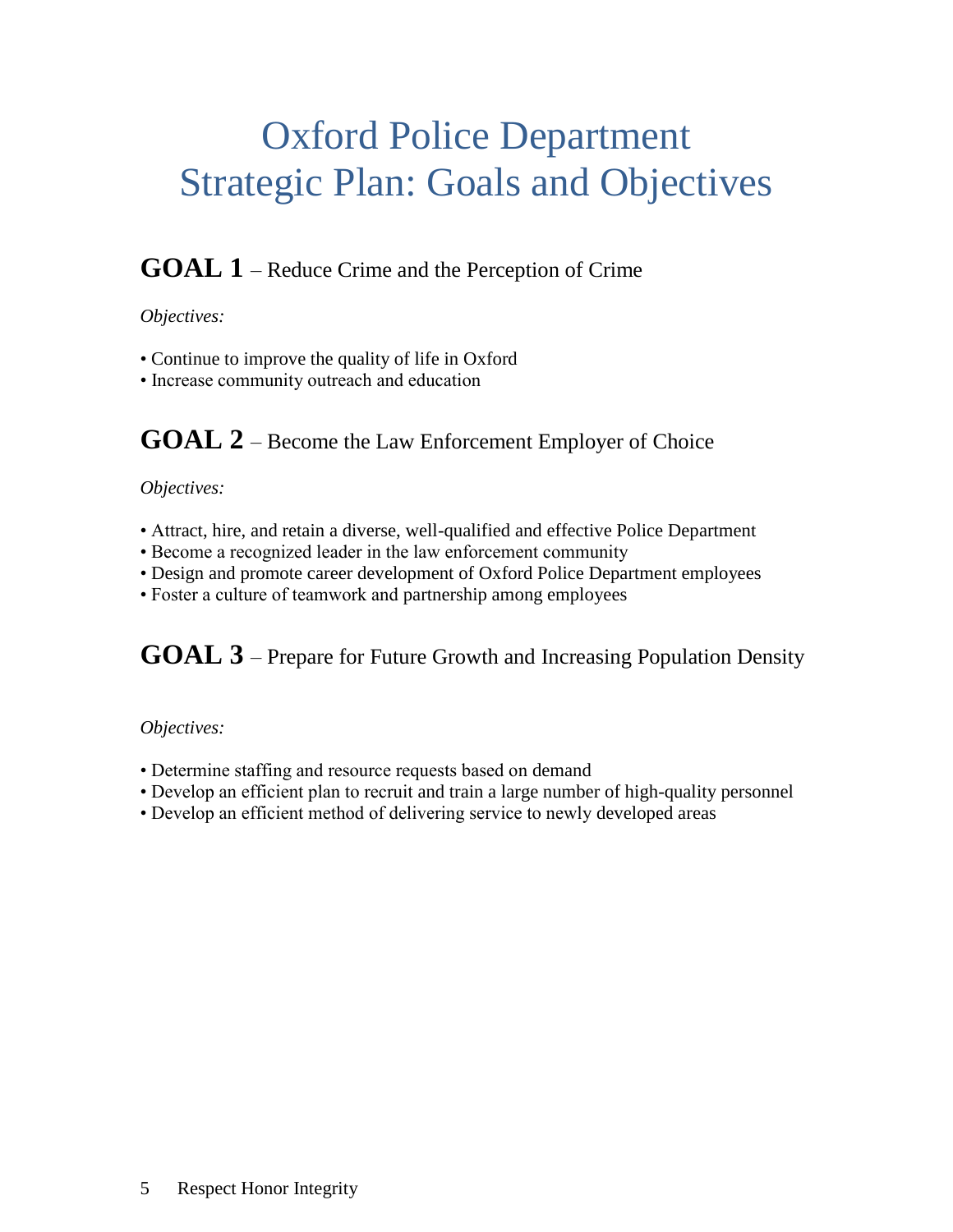### Goal 1: Reduce Crime and the Perception of Crime

As the City of Oxford expands in both population and diversity, one thing remains constant: citizens expect their law enforcement agency to keep them safe as they lead their daily lives. To fulfill our responsibility and commitment to the community, the Oxford Police Department needs to implement effective crime control measures aimed at reducing crime and the perception of crime. Doing so ensures the quality of life we as citizens of Oxford and Lafayette County have come to know and expect. Maintaining an informed and educated citizenry strengthens what we as a department are trying to accomplish.

Within Oxford's diverse neighborhoods, crime rates and patterns tend to vary over time. By analyzing statistical data, the Oxford Police Department can effectively concentrate its resources in specific areas that are experiencing higher crime rates, and even target known repeat offenders.

Local business owners, community leaders, and citizens play a vital role in reducing crime and its impact on our city. Increased communication between the Oxford Police Department and community members will allow all divisions to concentrate resources in areas where increased Police presence will truly make a difference in improving the overall quality of life inside the city limits of Oxford, MS.

#### **Objective: Continue to improve the quality of life in Oxford**

*Strategy: Focus resources on areas of elevated concern*

- Ensure crime reports are completed and entered into the records management system in a timely manner (Record Services Division)
- Implement the Crime Analysis process which will prepare and distribute up-todate information on crime trends, patterns, and targeted repeat offenders (Record Services Division)
- Utilize Crime Analysis data to focus patrol efforts in problem areas (Patrol Division)
- Deploy undercover personnel to target and conduct surveillance on specific known offenders and problem areas (All Investigative Units)
- Increase the number of positive police contacts in areas of heightened concern (Patrol, Investigations, and Housing)
- Implement customer service training for office staff (Training Division)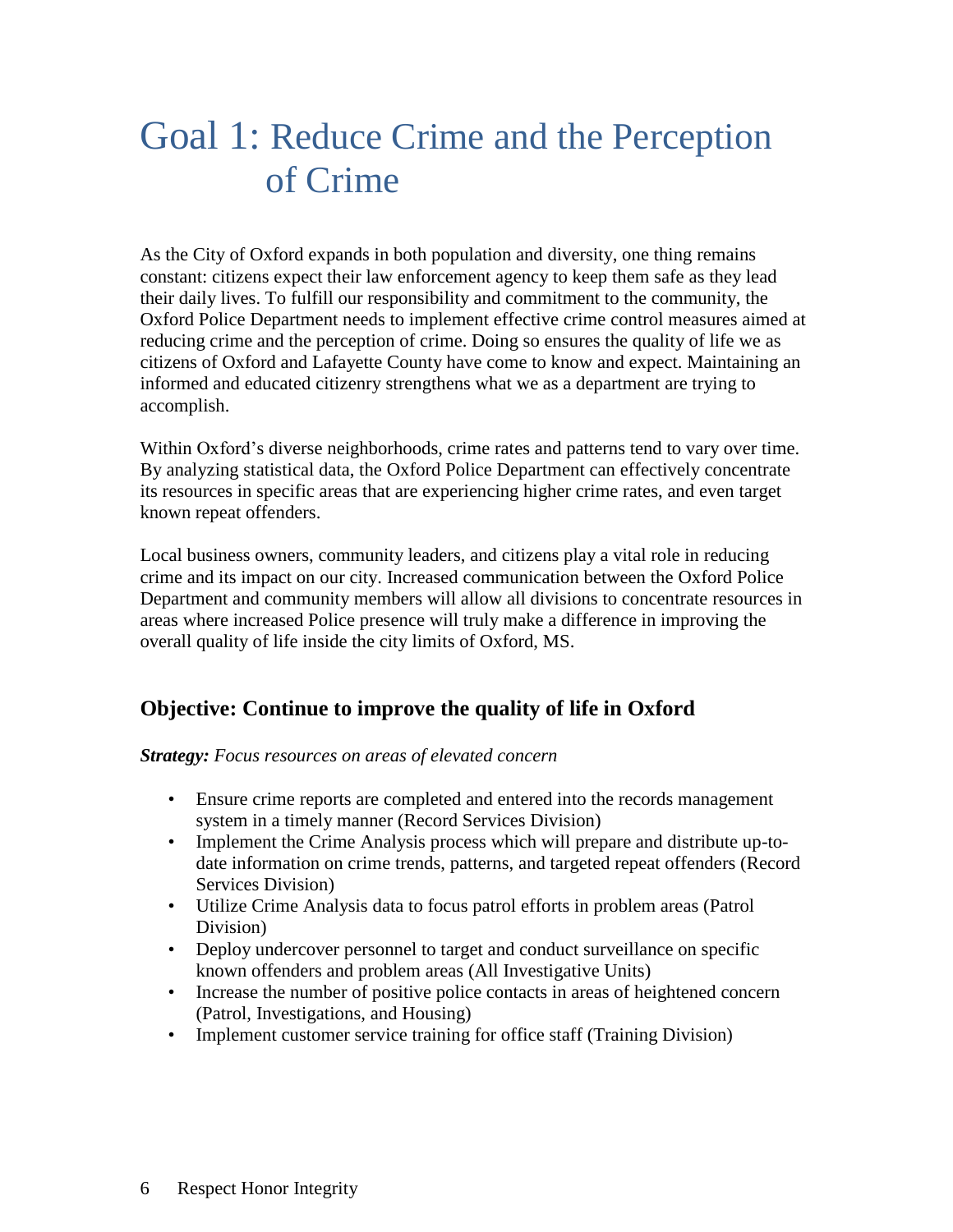#### **Objective: Increase community outreach and education**

#### *Strategy: Develop a Housing Compliance Program*

- Develop incentives for voluntary compliance with Code Enforcement on rental properties (Police Administration and City Administration)
- Work with City Administration to refine and adopt ordinances strengthening requirements for rental property (Police Administration, City Administration & Code Enforcement)
- Take action against negligent property owners and properties generating high calls for service and neighborhood complaints (Patrol Division, and Code Enforcement )
- Educate private security forces on rental properties regarding how to best assist police (Training Division)

#### *Strategy: Implement and expand the number of Citizen's Academy classes and involvement with neighborhood groups*

- Increase Officer attendance at community meetings, presentations and events (All Divisions)
- Conduct a needs assessment for additional Community Programs (Administrative Services Division and Training Division)
- Accomplish rapid intervention in community issues through meetings and dissemination of information to affected groups (All Divisions)

#### *Strategy: Utilize the media as an avenue to improve communications citywide*

- Publicize Department successes and good performance (Police Administration)
- Promote and recognize citizen involvement in crime prevention efforts and reporting (Patrol Operations and Administrative Services Division)
- Research and implement a monthly communication piece for the Oxford Eagle and Daily Mississippian (Police Administration)
- Utilize the radio stations in the community to provide short clips on crime prevention and police news (Police Administration)
- Develop a user friendly web site along with other social networking sites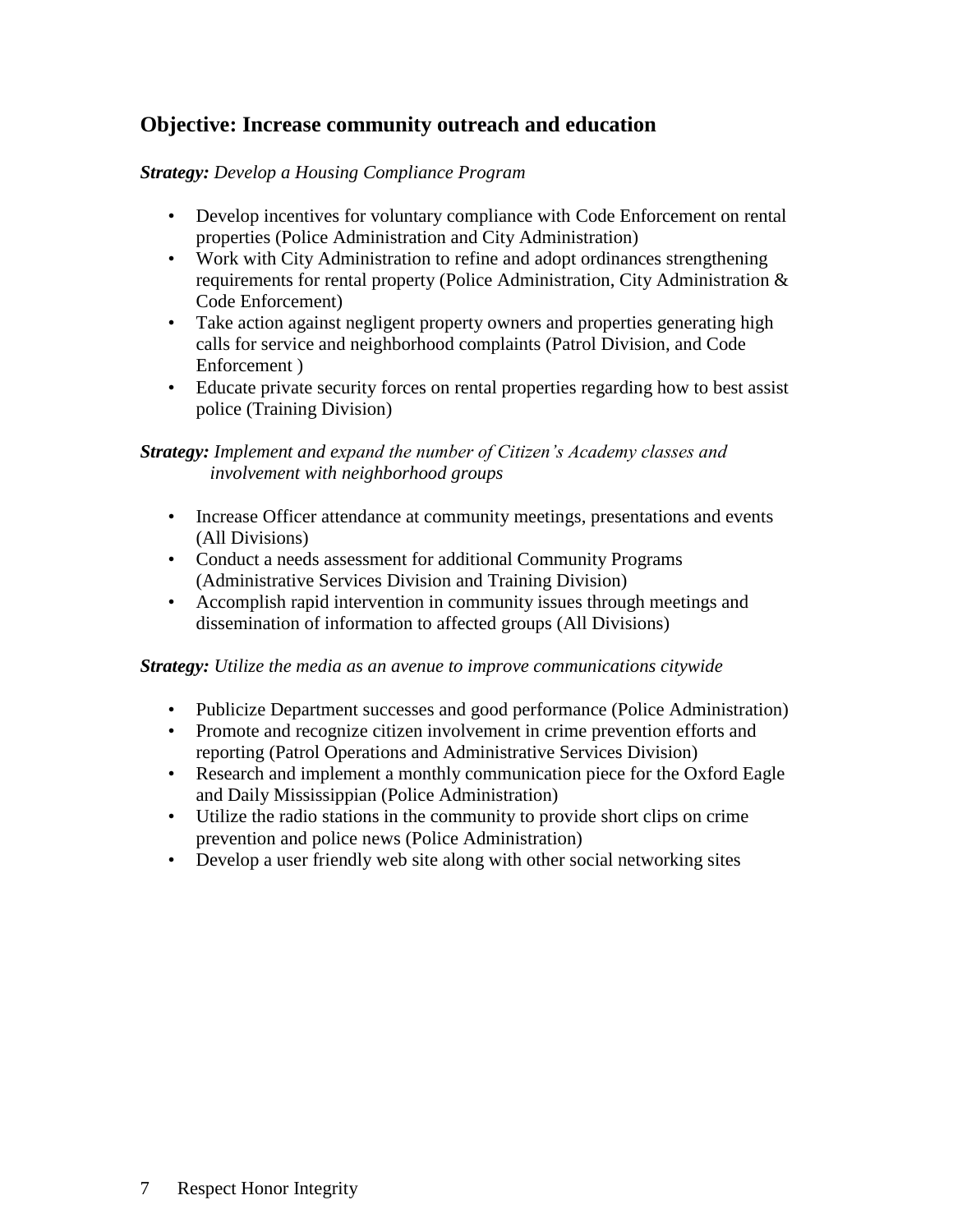## Goal 2: Become the Law Enforcement Employer of Choice

With its CALEA certification and dedication to providing high-quality service to the community, the Oxford Police Department works hard to maintain its reputation as one of the most highly regarded law enforcement agencies in the region. The Department has experienced rapid growth within the City limits over the past five years, and anticipates another 25% increase in population over the next five years. This type of growth directly impacts the Department's culture and work environment. Instilling core values and pride in the workforce has never been more important as the Department strives to recruit and retain the best candidates and employees.

Maintaining a well-trained and well-equipped workforce not only ensures the highest level of community service, it also attracts the highest-quality candidates for future employment as the Department expands. With such growth comes the opportunity for career advancement and promotion, and the responsibility to train the next generation of supervisory staff.

#### **Objective: Attract, hire, and retain a diverse, well-qualified, and effective Police Department**

#### *Strategy: Actively seek out and recruit quality candidates*

- Develop a recruitment team reflecting the qualities and characteristics we desire of department employees (Administrative Services Division and Training Division)
- Create recruitment collateral, utilize videos and tailor a common message for the recruitment team
- Participate in job fairs that attract a diverse group of potential candidates from which to recruit (Training Division)
- Explore ways to increase recruitment incentives for lateral Officer Candidates (Administrative Services Division)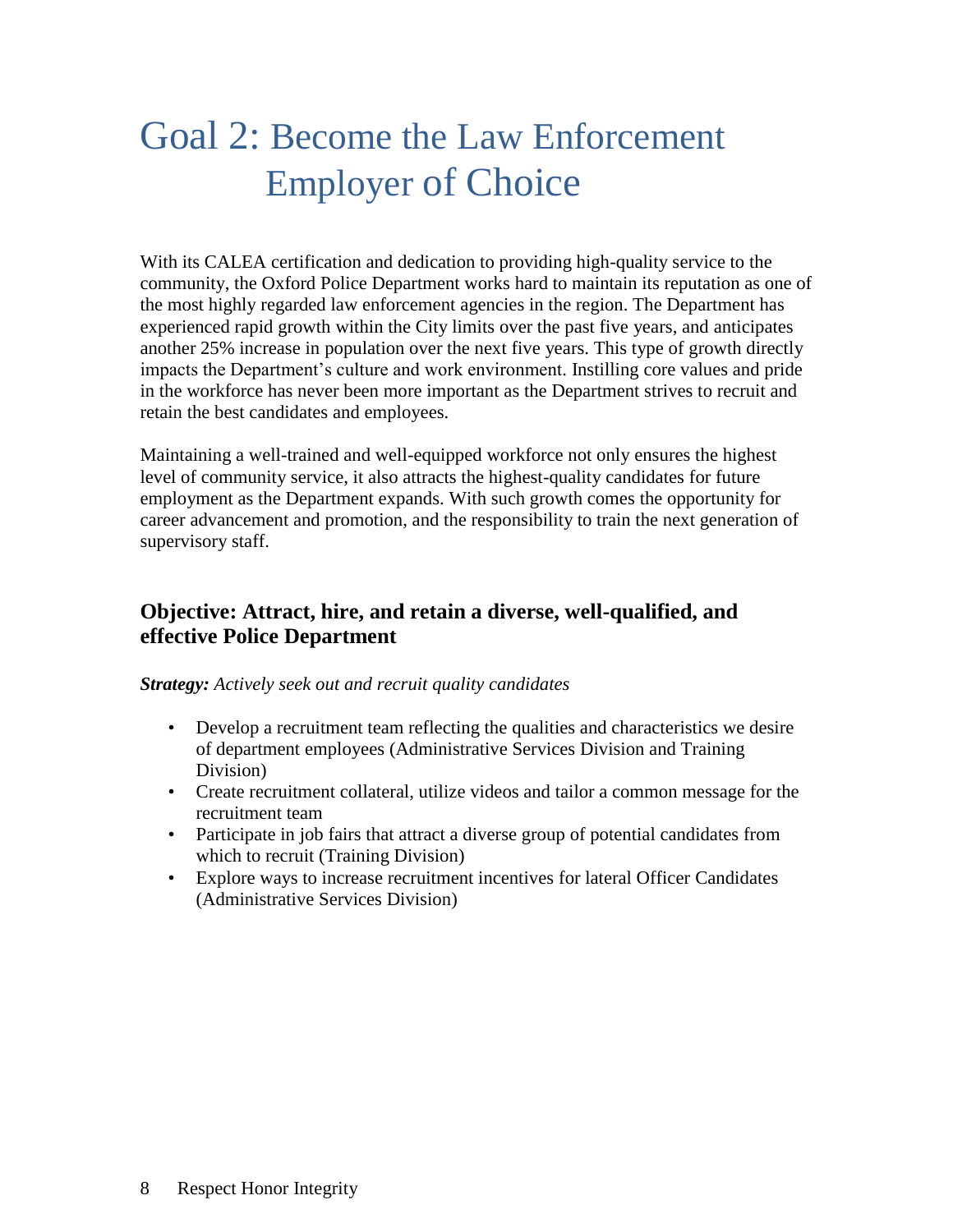#### **Objective: Achieve status as a regional leader in the law enforcement community**

#### *Strategy: Host regional training classes and meetings*

- Continue to operate a functional training facility of which the Department can continue to be proud of (Administrative Services Division and Training Division)
- Capitalize on opportunities to bring outside training instructors to Oxford, and open registration to surrounding agencies (Training Division)
- Partner with the University of Mississippi to enhance the training and quality of **instructors**

#### *Strategy: Increase Departmental visibility in regional endeavors*

- Work cooperatively with regional players in official and unofficial groups (Police Administration)
- Proactively take leadership roles in regional issues and collaborative efforts (Police Administration)
- Increase number of Department members who have instructor certification to assist with outside agencies and Academies (Training Division and Administration Services)

#### *Strategy: Maintain and utilize the latest in technology and equipment*

• Evaluate and select new technology on a cost/benefit/efficiency basis for in office and patrol use (All Divisions)

#### **Objective: Design and promote career development of department employees**

*Strategy***:** *Provide opportunities for all employees to increase experience and seek promotions*

- Institute a supervisory course of instruction open to all employees (Training Division)
- Develop a formal mentorship program (All Divisions)
- Formalize the Officer in Charge position (Police Administration)
- Encourage short term loans of personnel between divisions to provide crosstraining opportunities (All Divisions)
- Develop a job specific evaluation form (Training Division)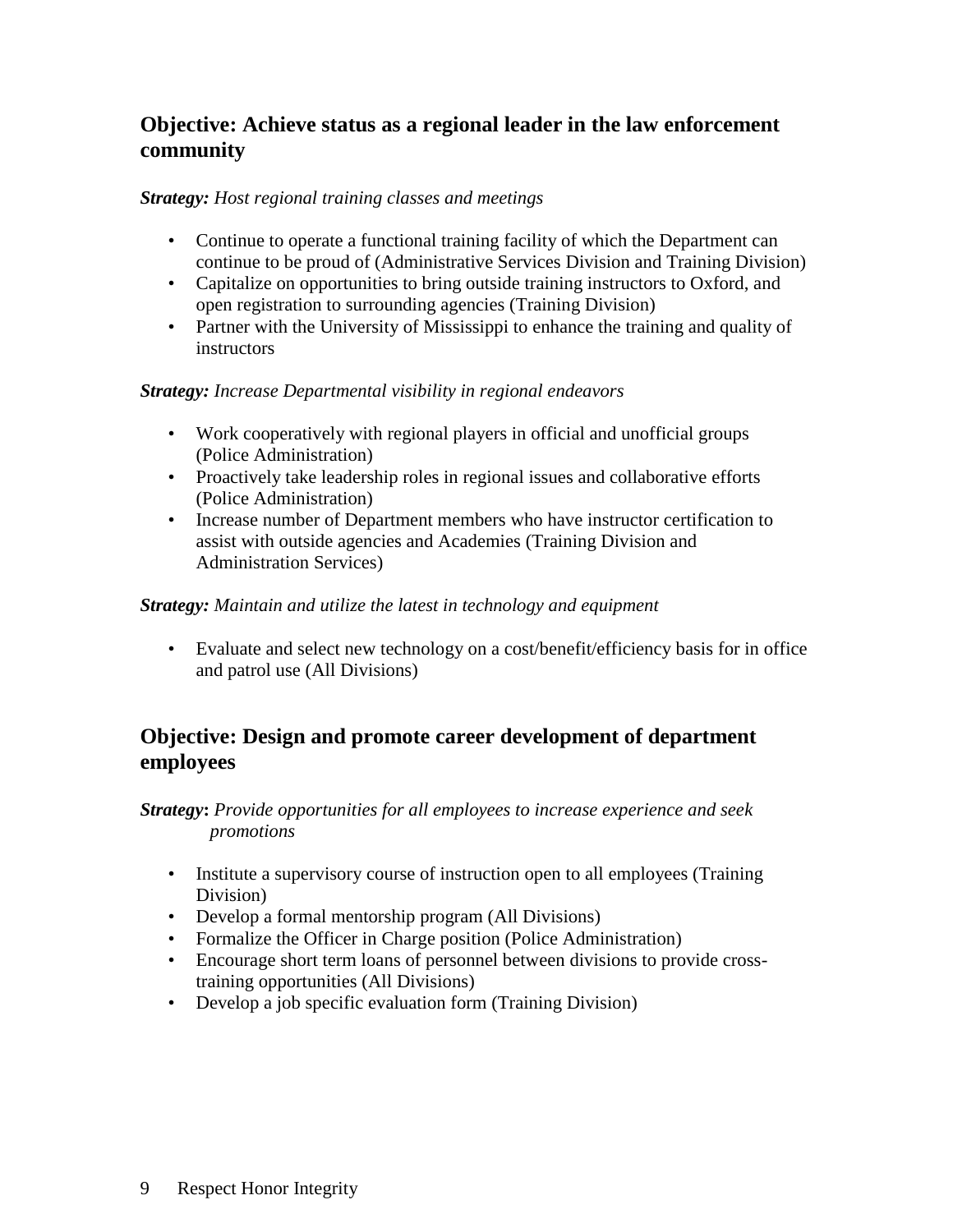#### **Objective: Encourage a culture of teamwork and partnership among employees**

#### *Strategy: Promote excellence throughout the Department*

- Use a more formal recognition structure to acknowledge superior performance as outlined in the recently purchased Guardian Tracking program (Police Administration)
- Publicly recognize career milestones (Police Administration)

#### **Strategy:** *Encourage Department member events that foster camaraderie and employee wellness*

- Administratively show support for Department members' social functions (Police Administration and Training Division, Supervisors when practical)
- Facilitate personal education and enrichment programs addressing topics such as fitness, balanced living, and work related stress (Police Administration, Administrative Services Division, and Human Resources)
- Support community oriented projects such as charity fundraisers and community projects (Police Administration)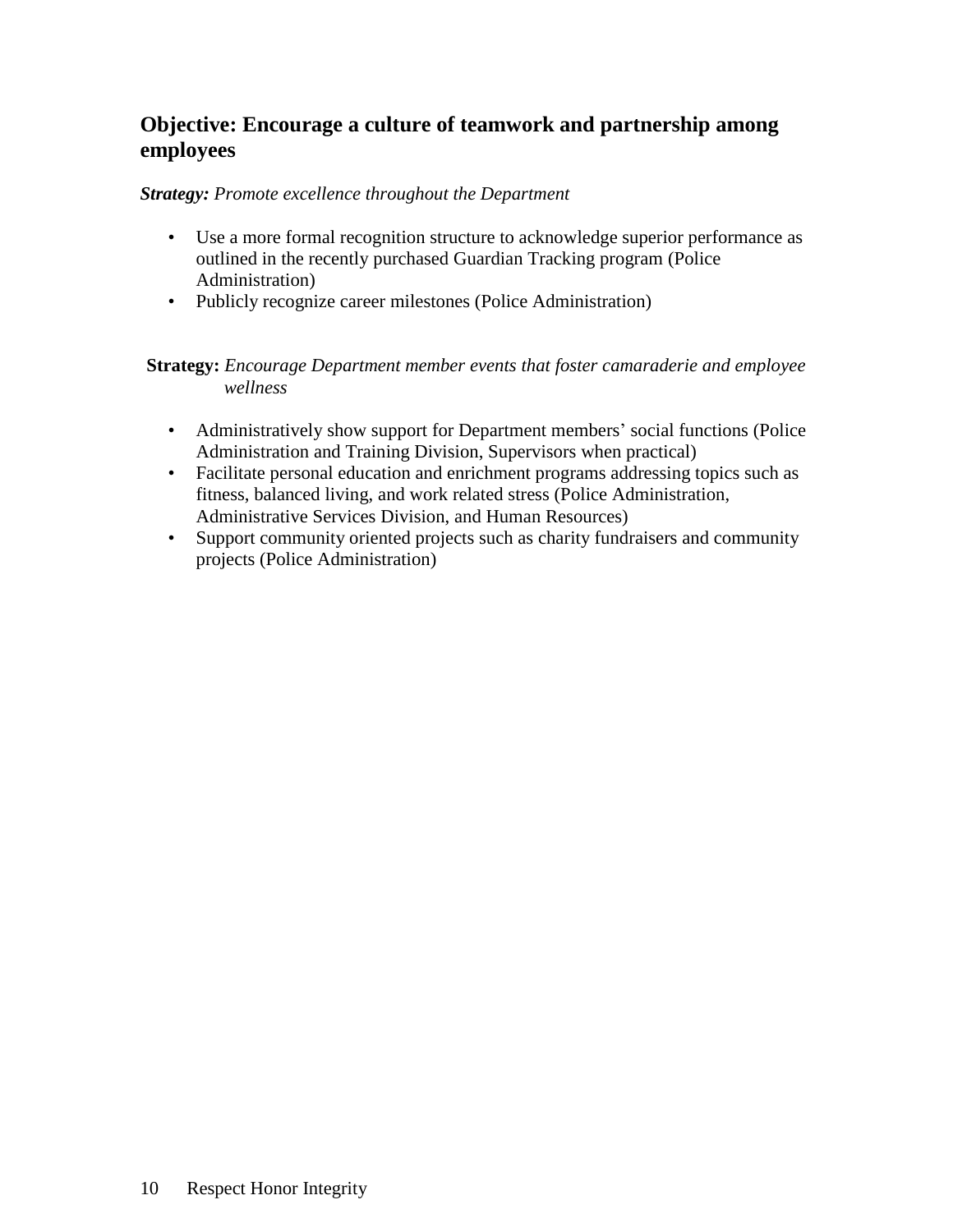## Goal 3: Prepare for Future Growth and Increasing Population Density

The Oxford Police Department's jurisdiction has expanded substantially in the past five years. With ever increasing enrollment, the completion of three large apartment developments, and continued new construction the City's population may rapidly grow from 19,500 people to over 26,000 people within the next five years. This population count does not include the current regional enrollment of 19,431 for the University of Mississippi; who in recent meetings estimated a 4% growth in undergraduates alone. This could bring the estimated combined population to over 48,000. To effectively provide service to such a densely populated area, the Department will need to grow by at least 30%. Such a quick expansion necessitates rapidly hiring personnel and acquiring physical resources, as well as developing strategies and methods for providing quality services to the entire community.

#### **Objective: Determine annexation staffing and resource requests based upon need rather than per-population ratio**

*Strategy: Analyze crime rate and calls for service in areas of increased population density*

• Work with Lafayette County to determine accurate statistical data and develop a valid projection of anticipated police activity (Police Administration)

*Strategy: Establish communications with neighborhood stakeholders to better understand Community issues and needs*

- Meet with neighborhood groups and community leaders to discuss their expectations and perceptions of crime in their area (Administrative Services Division, Operation Division and Police Administration)
- Meet with members of the business community and provide crime reduction recommendations based on potential growth areas (Administrative Services Division and Police Administration)
- Partner with apartment complexes and have an officer assigned to each development as a point of contact and community liaison

#### *Strategy: Develop a budget funding priority list*

• Evaluate all data collected to determine needed resources, then prioritize a budget request for resources with a validated timeline for funding (Police Administration)